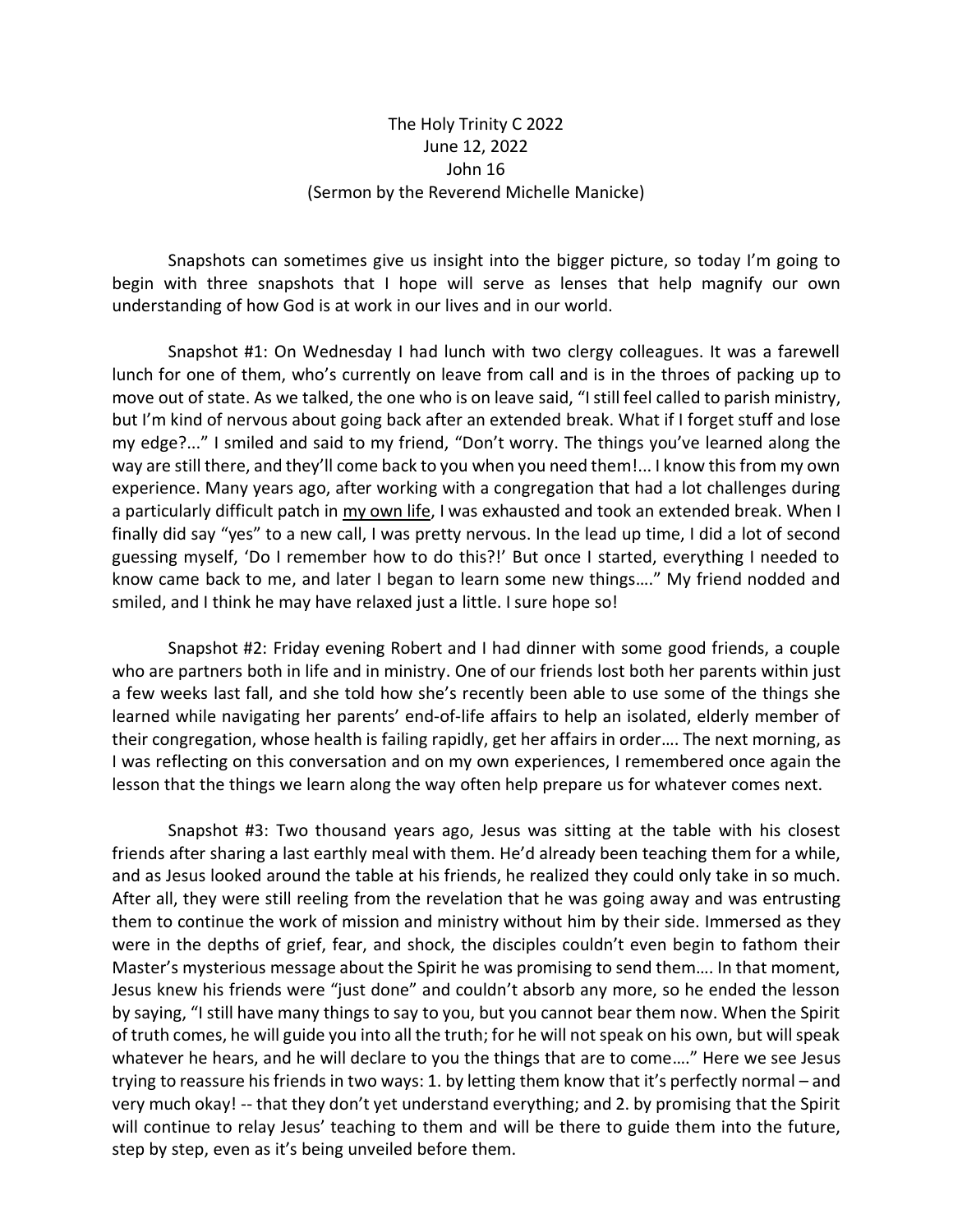So, what can you and I learn from these snapshots? Looking at the first two snapshots, I think each of you can probably think of similar stories from your own experience: stories of how you were able to navigate a new and challenging path by drawing on things you'd learned during previous times of trial. Hindsight is 20-20, as the saying goes! So, I can imagine that as you've looked back on those moments, wondering how on earth you ever managed to get through some of the things you did get through, you've come to see that it was God who provided you with the wisdom and courage you needed to carry on…. Just as Jesus promised, the Spirit of our Risen Lord has been there at every crossroads, guiding you, encouraging you, and teaching you everything you need to know for the next leg of your life's journey.

Speaking of life journeys makes me think of one more recent snapshot I'd like to share one with you: Last Sunday afternoon I met with seventh grader, Bella, one of Zoar's confirmation students, for a year-end wrap up session> One of the things we talked about over our pizza lunch is how the journey of faith is a lifelong journey, and it's not a linear journey from Point A to Point B. There are many ups and downs, many twists and turns, and many roadblocks and detours on this journey, but the Spirit of God is with us to help and guide us every step of the way…. As we talked, I shared with Bella a comment Dave Wichman made recently about how much he appreciates Bible study because, as he put it, "At age 82 I still enjoy learning new things!" Then I told Bella that I also like learning new things and I'm still asking questions about God and faith and life. Then I said, "Bella, I hope you'll always feel comfortable asking questions, even though there may not always be an answer you can wrap your brain around. We're all finite human beings, so we'll never understand the mystery of God, but one of the beautiful things about the church community is that we can pray and support each other. It also helps that we get to ponder the questions together and help each other figure out how to live as followers of Jesus…." I wrapped up my one-on-one conversation with Bella by saying that while we humans are here on earth, we're never done learning because God is always more than we can ever understand or imagine. Toward the end of class, Bella's mother, Sarah, joined us. I had invited her to come and share a bit about how faith has made a difference in her life. Bella listened attentively as Sarah and I each shared a personal story of how our faith has helped us get through some difficult times. Then we closed with prayer and a reminder that prayer includes listening for what God is saying to us, as well as our telling God what's on our hearts and minds. After all, God already knows our deepest thoughts and feelings!

Hmm…while I was composing that last thought about the need for prayerful listening, it occurred to me that all four of the snapshot stories I just told you include both a speaking and a listening component. That's because our life of faith is all about relationship, and relationship requires mutual communication. Mutual communication means that everyone has a place at the table, and everyone has a voice because each and every one of us is created in the image and likeness of God, who speaks all things into creation…. If you and I want to understand what it means that we're created in the image and likeness of God, we should look to Jesus because he is God's deepest self-revelation yet to humankind. Indeed, the Bible tells us that at just the right time, when human beings were ready to receive this revelation, God sent Jesus into the world to